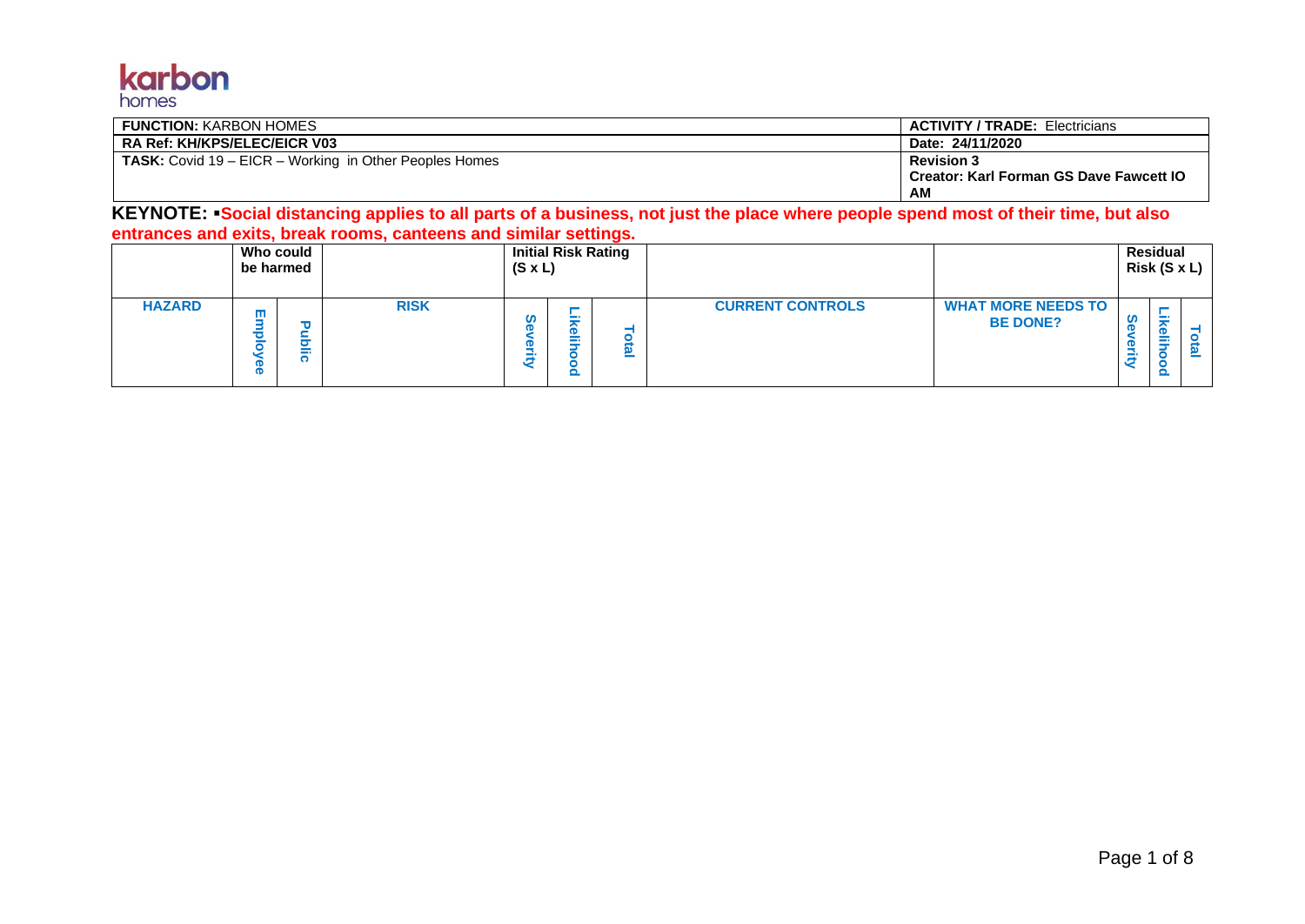

| New Variant<br>Covid- 19 (Dec<br>2020 onwards) | Υ | Υ | The new variant is not<br>thought to be any<br>more threatening to health<br>but is known to be<br>more transmissible | 5 | 5 | 25 | Key controls, Hands - Face - Space - Ventilate.<br>The latest gov.uk guidance allows for work in<br>other people's homes.                                                                                                                                                                                                                                                                                                                                   | Where vulnerable or flagged<br>tenants are an additional risk it<br>may be beneficial to involve<br>Housing Officers in the<br>planning and organisation of<br>the work.                                                                             | 5 | $\mathbf{2}$ | 10 |
|------------------------------------------------|---|---|-----------------------------------------------------------------------------------------------------------------------|---|---|----|-------------------------------------------------------------------------------------------------------------------------------------------------------------------------------------------------------------------------------------------------------------------------------------------------------------------------------------------------------------------------------------------------------------------------------------------------------------|------------------------------------------------------------------------------------------------------------------------------------------------------------------------------------------------------------------------------------------------------|---|--------------|----|
|                                                |   |   |                                                                                                                       |   |   |    | Work scheduling will ask tenants if they or anyone<br>else in the household have a diagnosis or<br>symptoms of the virus or have been instructed<br>to self-isolate by NHS test and trace. If the<br>answer is yes to any of these questions, then<br>the job should be deferred until it is safer to<br>attend.<br>Any Karbon employee showing symptoms of<br>COVID-19 shall not<br>attend work, should obtain an NHS test and follo<br>w NHS instructions | Any sustained or intentional<br>breach of the agreed social<br>distancing rules could result in<br>the job being abandoned /<br>suspended.<br>If work needs to be stopped -<br>immediately notify the<br>Operations Manager and<br>record decisions. |   |              |    |
|                                                |   |   |                                                                                                                       |   |   |    | When attending an appointment and before<br>entering the property, the Karbon employee<br>shall repeat the Covid questions to confirm that<br>the previous answers are still valid.                                                                                                                                                                                                                                                                         |                                                                                                                                                                                                                                                      |   |              |    |
|                                                |   |   |                                                                                                                       |   |   |    | Wash / Sanitise hands on arrival and<br>departure and each time you exit and enter the<br>home.                                                                                                                                                                                                                                                                                                                                                             |                                                                                                                                                                                                                                                      |   |              |    |
|                                                |   |   |                                                                                                                       |   |   |    | Wear a face covering when in doors and when<br>near others and request that anyone in the same<br>room also wears a face covering.                                                                                                                                                                                                                                                                                                                          |                                                                                                                                                                                                                                                      |   |              |    |
|                                                |   |   |                                                                                                                       |   |   |    | Social distancing must be always maintained,<br>request tenants isolate in another room or outside<br>whilst you work.                                                                                                                                                                                                                                                                                                                                      |                                                                                                                                                                                                                                                      |   |              |    |
|                                                |   |   |                                                                                                                       |   |   |    | ventilation<br>Maintaining<br>good<br>for<br>example open windows and doors to encourage<br>air flow / change.<br>Leaving doors open also helps reduce the number<br>of surfaces touched.                                                                                                                                                                                                                                                                   |                                                                                                                                                                                                                                                      |   |              |    |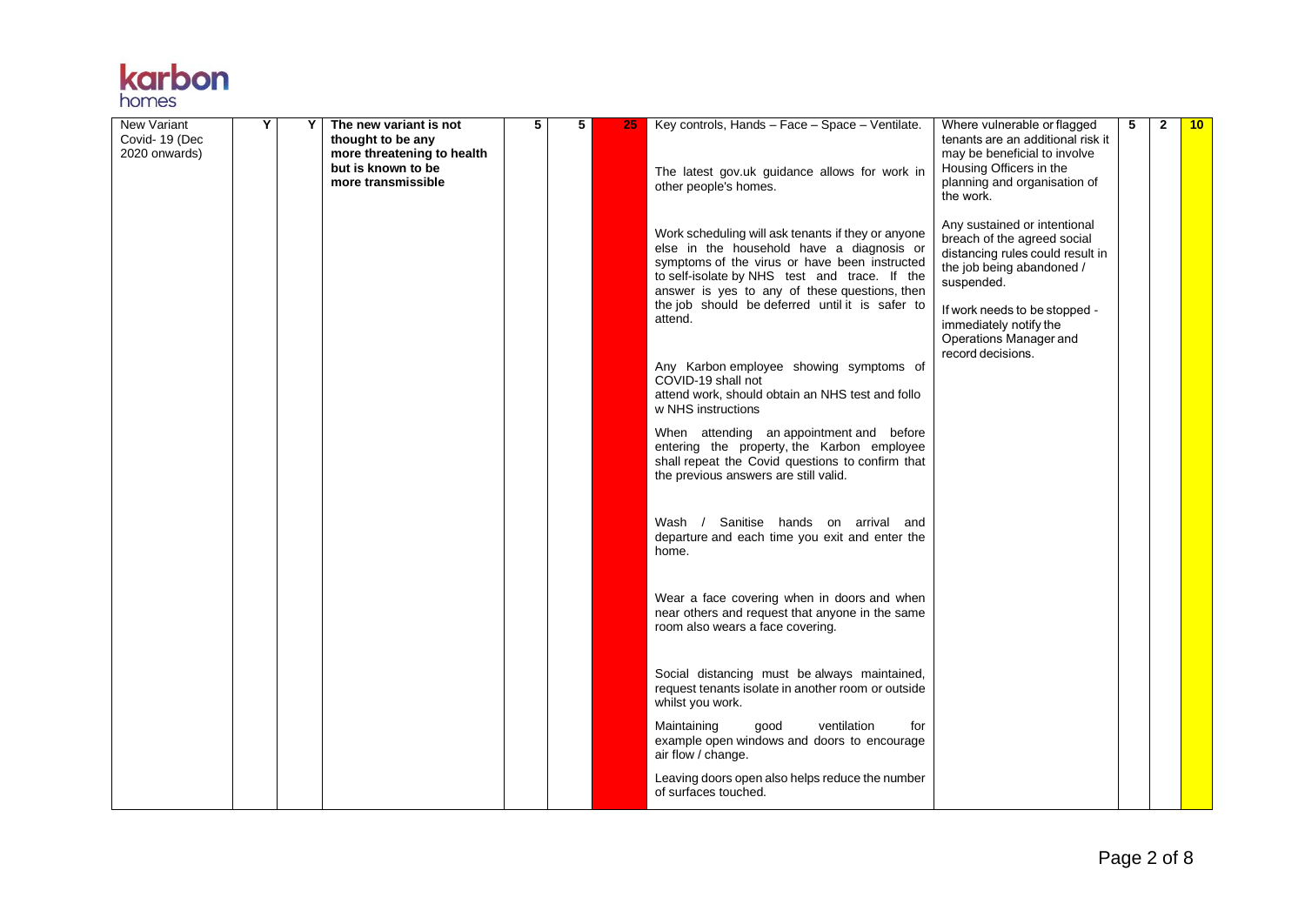

| Covid 19 A highly<br>contagious<br>biohazard, that<br>has the potential<br>to cause severe<br>health conditions<br>and fatalities. | Y | Y | Not having the relevant<br>information about the<br>household, could increase<br>the risk of exposure                      | 5 | 4              | 20 | Key control - Share information.<br>Customer to be contacted the day before the<br>appointment - covid questions asked, if all<br>answers are no then the appointment can go<br>ahead.<br>Customer should also be asked if they're in<br>quarantine following a recent trip overseas. If the<br>answer is yes, then the appointment must be re-<br>arranged.<br>Assure the tenant Karbon is Covid Secure.<br>Electricians or Housing Officers will reconfirm the<br>covid and quarantine questions on arrival at the<br>property before the work commences.                                                                                                                                                                                                                                                                                                                                                                                                                                                                       | If appointments need to be<br>deferred record decisions and<br>prioritise for completion at the<br>earliest possible date.                                                                                                                                                                                                                                                                                                                                                                      | 5 | $\mathbf 1$    | 5 <sup>1</sup> |
|------------------------------------------------------------------------------------------------------------------------------------|---|---|----------------------------------------------------------------------------------------------------------------------------|---|----------------|----|-----------------------------------------------------------------------------------------------------------------------------------------------------------------------------------------------------------------------------------------------------------------------------------------------------------------------------------------------------------------------------------------------------------------------------------------------------------------------------------------------------------------------------------------------------------------------------------------------------------------------------------------------------------------------------------------------------------------------------------------------------------------------------------------------------------------------------------------------------------------------------------------------------------------------------------------------------------------------------------------------------------------------------------|-------------------------------------------------------------------------------------------------------------------------------------------------------------------------------------------------------------------------------------------------------------------------------------------------------------------------------------------------------------------------------------------------------------------------------------------------------------------------------------------------|---|----------------|----------------|
| Covid 19 A highly<br>contagious<br>biohazard, that<br>has the potential<br>to cause severe<br>health conditions<br>and fatalities. | Y | Y | Arriving to a home for<br>work.<br>Infectious employee or tenant<br>could spread the virus to<br>others / wider community. | 5 | $\overline{4}$ | 20 | Key controls - Social Distancing and Hand<br>Hygiene.<br>Tenant Liaison / Housing Officers may be<br>required on site to discuss / allay any issues the<br>tenant or electrician may have.<br>Any employee showing symptoms of COVID-19<br>is not to attend work<br>Face coverings are required in all indoor<br>situations 'where people may come into<br>contact with others they don't usually meet'<br>Prior to entering the property, the electrician(s)<br>will don their PPE and sanitise their hands.<br>The tenant will be required to open windows to<br>increase natural ventilation around the property.<br>The tenant is advised that they (and any others<br>and pets) must stay in 1 area of the property $-$<br>ideally a separate room to where the work is<br>being completed, if the customer needs a<br>comfort break then they must inform the<br>electricians then return to the same position in<br>the property afterwards.<br>Electricians will travel to and from site in their<br>own company vehicle. | Where vulnerable or flagged<br>tenants are an additional risk<br>it may be beneficial to involve<br>Housing Officers in the<br>planning and organisation of<br>the work.<br>Any sustained or intentional<br>breach of the agreed social<br>distancing rules could<br>result in the job being<br>abandoned / suspended.<br>If work needs to be stopped<br>notify Operations<br>Management and record<br>decisions.<br>Guidance is published by<br>GOV.uk for Working in other<br>people's homes. | 5 | $\overline{1}$ | 5 <sup>5</sup> |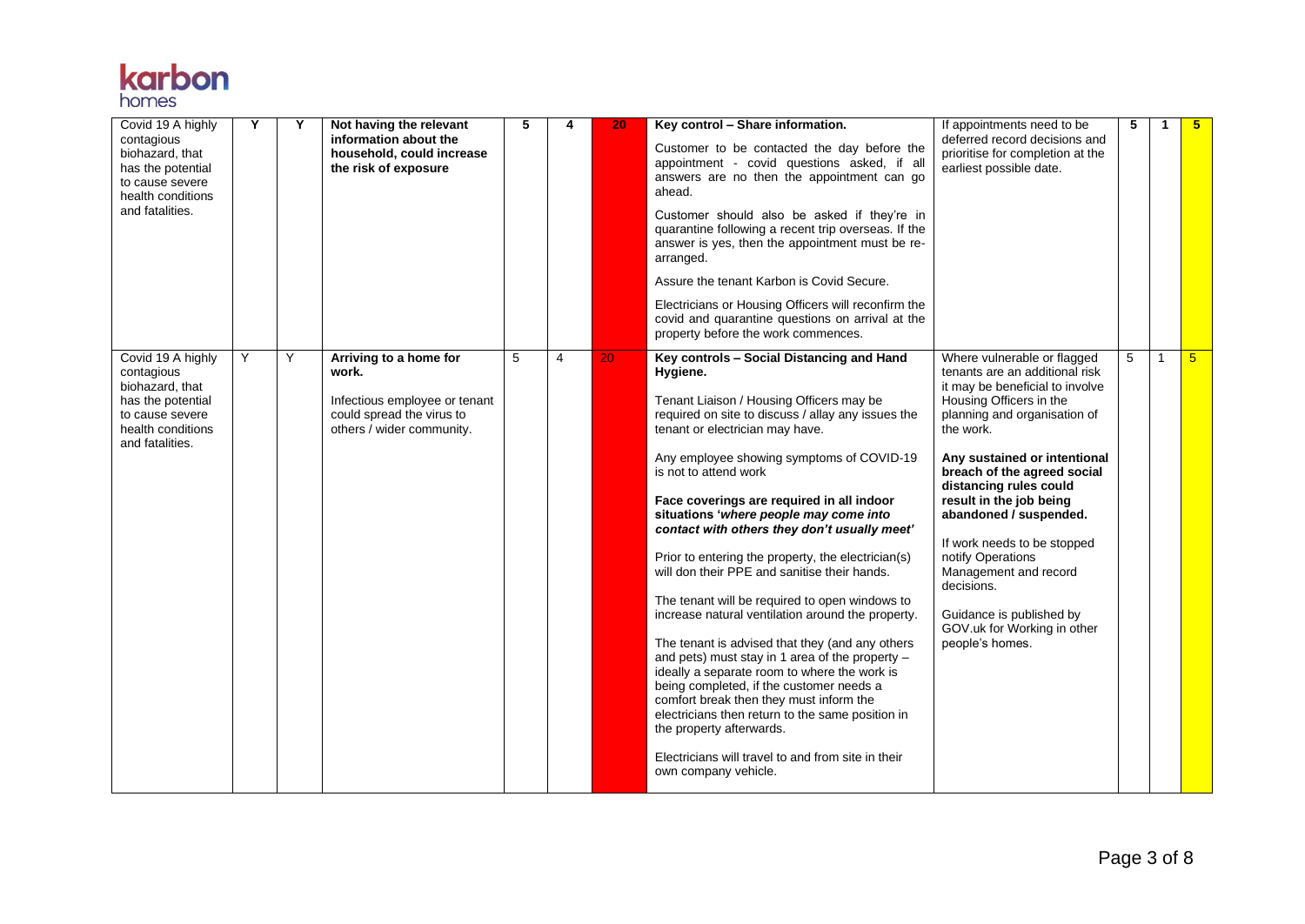| <b>Karpon</b> |  |
|---------------|--|
| homes         |  |
|               |  |

| Covid $19 -$ | Υ | Υ | Moving around when<br>working in a home | 5 | 4 | 20 | Key controls - Social Distancing and Hand<br>Hygiene.                                                                                                                                                                                                                                                                                                                                                                                                                                                                                                                                                                                                                                                                                                                                                                                                                                                                                                                                                                       | Where vulnerable or flagged<br>tenants are an additional risk<br>it may be beneficial to involve                                                                                                                                                                                                                    | 5 | 5 |
|--------------|---|---|-----------------------------------------|---|---|----|-----------------------------------------------------------------------------------------------------------------------------------------------------------------------------------------------------------------------------------------------------------------------------------------------------------------------------------------------------------------------------------------------------------------------------------------------------------------------------------------------------------------------------------------------------------------------------------------------------------------------------------------------------------------------------------------------------------------------------------------------------------------------------------------------------------------------------------------------------------------------------------------------------------------------------------------------------------------------------------------------------------------------------|---------------------------------------------------------------------------------------------------------------------------------------------------------------------------------------------------------------------------------------------------------------------------------------------------------------------|---|---|
|              |   |   |                                         |   |   |    | Discussion with households ahead of a visit to<br>determine the number of people resident at the<br>property.                                                                                                                                                                                                                                                                                                                                                                                                                                                                                                                                                                                                                                                                                                                                                                                                                                                                                                               | Housing Officers in the<br>planning and organisation of<br>the work.                                                                                                                                                                                                                                                |   |   |
|              |   |   |                                         |   |   |    | To limit the number of contacts each person<br>has priority is given to single person or two<br>person households and thereafter<br>households where the numbers can be<br>reduced to either two or three persons by<br>others attending work, school or other<br>activities.<br>Discussion will take place with households<br>ahead of a visit to ensure that a 2m distance can<br>be maintained.<br>Face coverings are required in all indoor<br>situations 'where people may come into<br>contact with others they don't usually meet'<br>Discussion with household ahead of a visit to<br>ensure the work area is accessible and clear of<br>personal belongings.<br>Request households leave all internal doors<br>open to minimise contact with door handles<br>Clean the immediate work area (socket / switch)<br>with surface wipes provided.<br>Identifying busy areas across the household<br>where people travel to, from or through e.g.<br>stairs and corridors and minimising movement<br>within these areas. | Any sustained or intentional<br>breach of the agreed social<br>distancing rules could<br>result in the job being<br>abandoned / suspended.<br>If work needs to be stopped<br>notify Operations<br>Management and record<br>decisions.<br>Guidance is published by<br>GOV.uk for Working in other<br>people's homes. |   |   |
|              |   |   |                                         |   |   |    | Take breaks outside the property ensuring hands<br>are sanitised each time you enter or exit.                                                                                                                                                                                                                                                                                                                                                                                                                                                                                                                                                                                                                                                                                                                                                                                                                                                                                                                               |                                                                                                                                                                                                                                                                                                                     |   |   |
|              |   |   |                                         |   |   |    | To complete work within an acceptable<br>timeframe, electricians may work in pairs<br>(observing their own social distancing) When<br>work in pairs is required the pairings will be fixed<br>to limit any spread of virus.                                                                                                                                                                                                                                                                                                                                                                                                                                                                                                                                                                                                                                                                                                                                                                                                 |                                                                                                                                                                                                                                                                                                                     |   |   |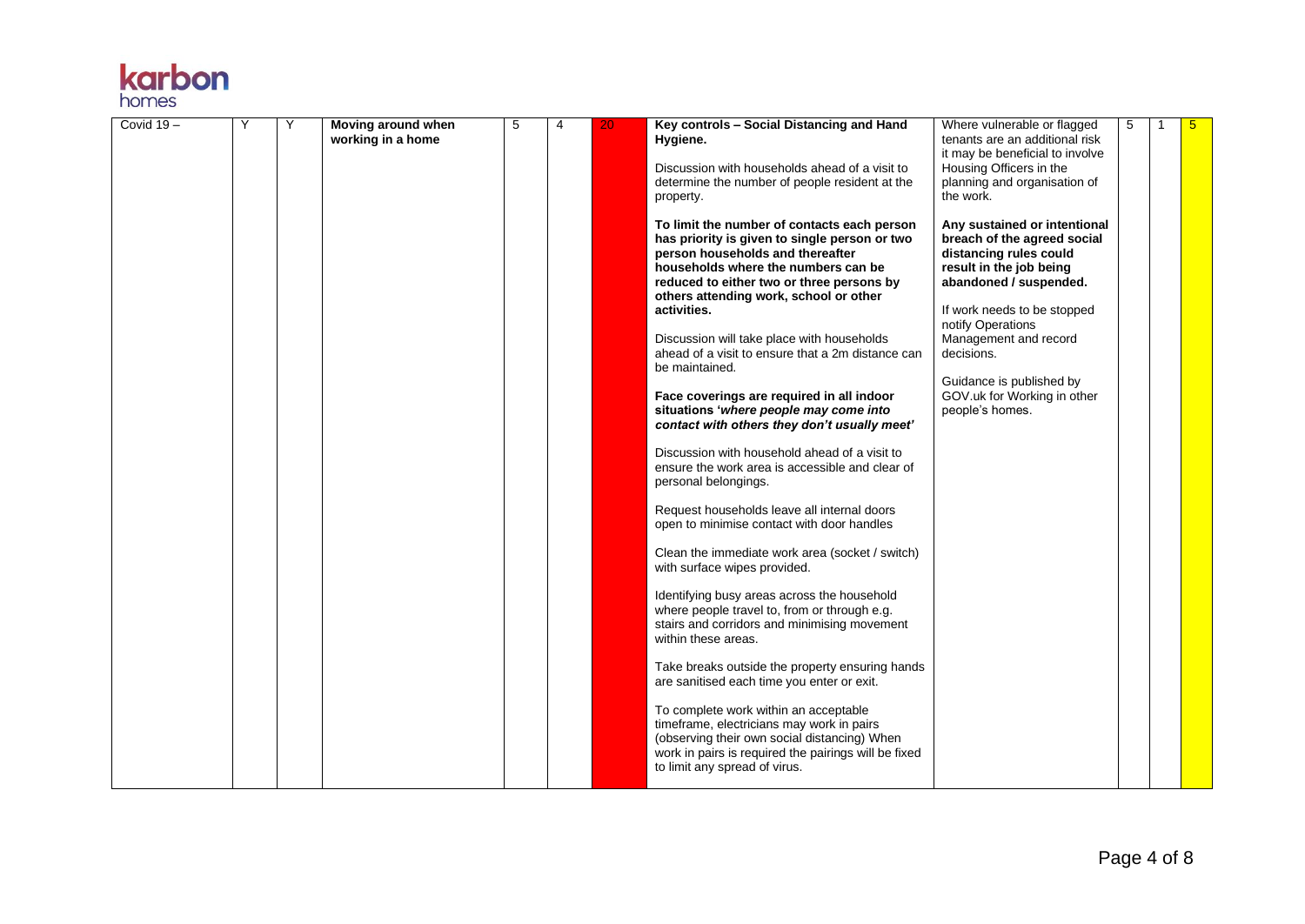

|              |   |   |                                              |   |                |    | Electricians will travel to and from site in their<br>own company vehicle.                                                                                                                                                                                                                                                                                                                                                                                                                                  |                                                                       |   |    |                |
|--------------|---|---|----------------------------------------------|---|----------------|----|-------------------------------------------------------------------------------------------------------------------------------------------------------------------------------------------------------------------------------------------------------------------------------------------------------------------------------------------------------------------------------------------------------------------------------------------------------------------------------------------------------------|-----------------------------------------------------------------------|---|----|----------------|
| Covid $19 -$ | Υ | Y | Transmission due to face to<br>face meetings | 5 | $\overline{4}$ | 20 | Key controls - Social Distancing<br>If a meeting / discussion is required with the<br>tenant this should always be facilitated by the<br>Housing Officer and ideally be conducted<br>outdoors whilst maintaining social distancing.<br>Face coverings are required in all indoor<br>situations 'where people may come into<br>contact with others they don't usually meet'<br>Any handouts (documentation / equipment)<br>should be passed in one direction and not<br>returned to avoid repeated handling. | Any employee showing<br>symptoms of COVID-19 is not<br>to attend work | 5 | -1 | 5 <sup>5</sup> |
| Covid-19     |   |   | Virus on surfaces in the<br>work area.       | 5 | 4              | 20 | Key controls - Cleaning surfaces<br>Frequent cleaning of objects and surfaces that<br>are touched regularly, using usual cleaning<br>equipment.<br>Removing all waste and belongings from work<br>area at the end of job/task<br>Waste - including disposable PPE is to be<br>double bagged and disposed of in Karbons<br>general waste stream.                                                                                                                                                             |                                                                       | 5 | -1 | 5 <sup>5</sup> |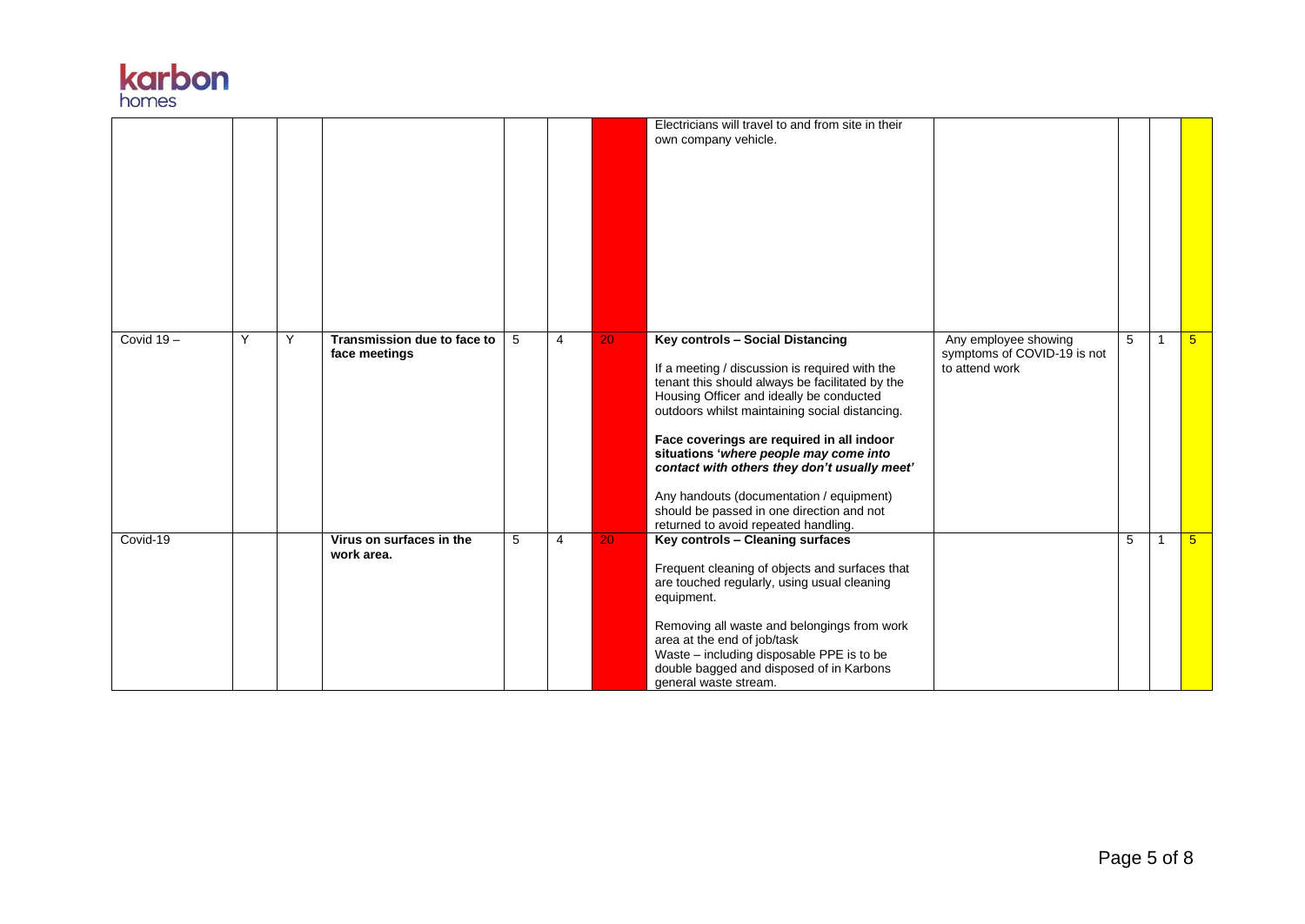

| Covid-19     |   |   | Hygiene<br>Keep good hygiene<br>throughout the day                                                                 | 5 | $\overline{4}$ | 20              | Key controls - Hand and Respiratory<br>Hygiene.<br>Washing / Sanitizing your hands more often than<br>usual, particularly after coughing sneezing and<br>blowing your nose.<br>Reducing the spread of germs when coughing or<br>sneezing by wearing a face covering, dispose of<br>used masks responsibly, then wash / sanitise<br>vour hands.<br>Cleaning regularly touched items and surfaces<br>using your own cleaning products to reduce the<br>risk passing infection on to other people. | Any employee showing<br>symptoms of COVID-19 is not<br>to attend work | 5 |              | 5               |
|--------------|---|---|--------------------------------------------------------------------------------------------------------------------|---|----------------|-----------------|-------------------------------------------------------------------------------------------------------------------------------------------------------------------------------------------------------------------------------------------------------------------------------------------------------------------------------------------------------------------------------------------------------------------------------------------------------------------------------------------------|-----------------------------------------------------------------------|---|--------------|-----------------|
| Covid 19     | Υ | Y | Handling goods,<br>merchandise and other<br>materials                                                              | 5 | 4              | 20 <sub>1</sub> | Key controls - Social Distancing and Hand<br>Hygiene.<br>Ensuring social distancing and hygiene<br>measures are followed when supplies or tools<br>are delivered.<br>Collecting materials in bulk to reduce the<br>frequency of visits to suppliers.<br>Removing waste in bulk if possible.                                                                                                                                                                                                     |                                                                       | 5 | 1            | $5^{\circ}$     |
| Covid-19     | Y |   | <b>Team Working</b><br>Reduce the number of<br>contacts each worker has                                            | 5 | 4              | 20 <sub>1</sub> | <b>Key controls - Social Distancing</b><br>Any employee showing symptoms of COVID-19<br>is not to attend work.<br>To limit the time spent in a property the<br>electricians will work in pairs (observing their<br>own social distancing)<br>Pairs of workers will be fixed to limit any spread<br>of virus.<br>Where possible do not share tools and<br>equipment.                                                                                                                             |                                                                       | 5 | $\mathbf{1}$ | $5\overline{)}$ |
| $Covid - 19$ |   |   | Avoid unnecessary work-<br>related travel and keep<br>workers safe when they do<br>need to travel between<br>sites | 5 | $\overline{4}$ | 20              | Key controls - Social Distancing and Hand<br>Hygiene.<br>Sanitize hands each time you enter or exit a<br>property.<br>Travel between sites using your own van do not<br>share transport.                                                                                                                                                                                                                                                                                                        |                                                                       | 5 | 1            | 5 <sup>5</sup>  |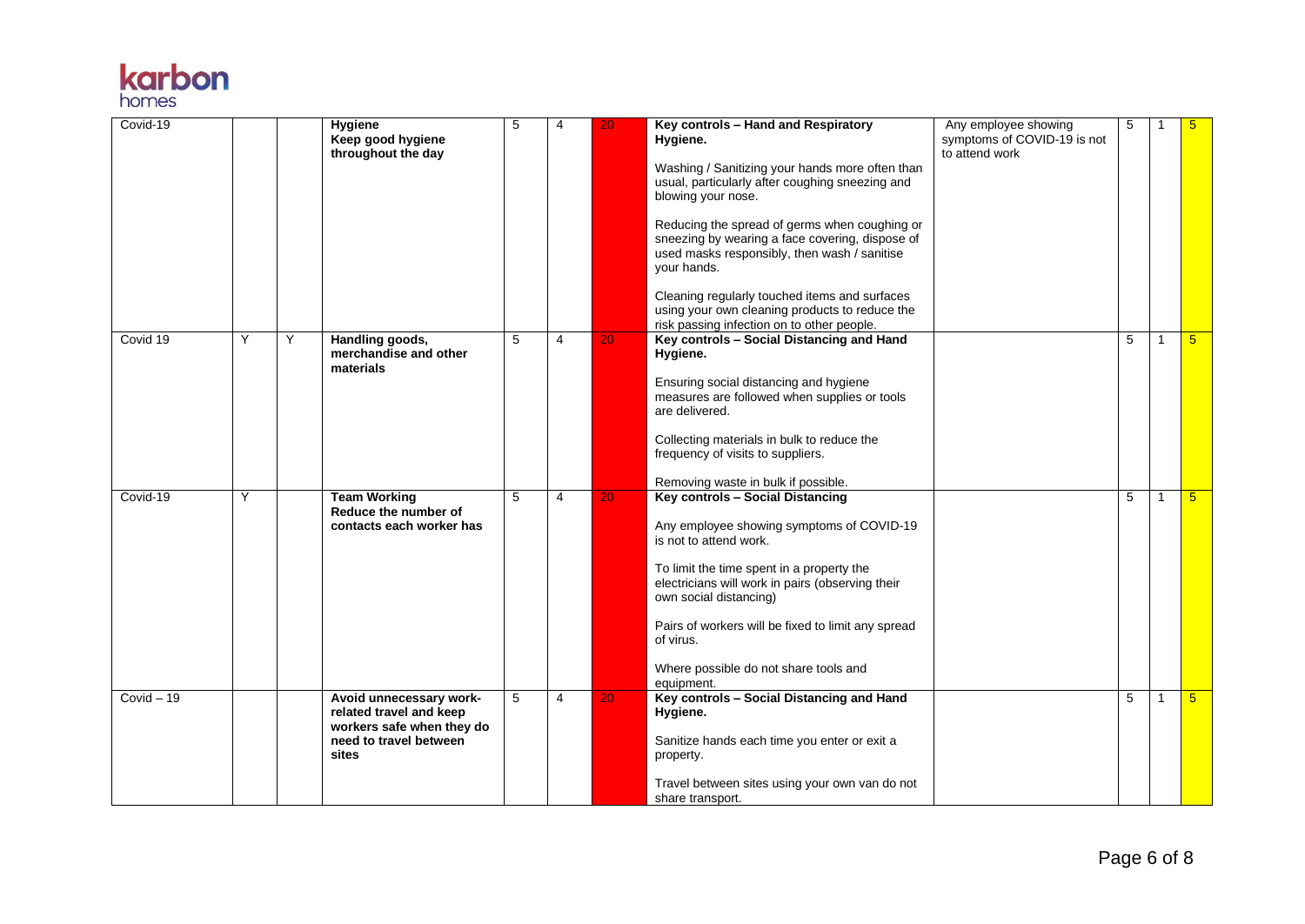| karbon<br>homes |  |  |  |                                           |  |  |
|-----------------|--|--|--|-------------------------------------------|--|--|
|                 |  |  |  | Clean the contact areas of the van daily. |  |  |

## **Managers Risk Assessment Checklist**

| <b>No</b> | <b>Action</b>                                                                                                             | <b>Check frequency</b> | <b>Manager name</b> | <b>Manager signed</b> |
|-----------|---------------------------------------------------------------------------------------------------------------------------|------------------------|---------------------|-----------------------|
|           | Are hand washing / sanitising facilities available?                                                                       | Once                   |                     |                       |
|           | Does the layout allow social distancing?                                                                                  | Once                   |                     |                       |
| З         | Does the work allow social distancing?                                                                                    | Once                   |                     |                       |
|           | Is a new site induction required?                                                                                         | Once                   |                     |                       |
|           | Are SSOW in place for Medium to High risk activities?                                                                     | Once                   |                     |                       |
| 6         | Are contractors RAMS suitable and sufficient?                                                                             | As required            |                     |                       |
|           | Have all individuals received, read, understood and confirmed their acceptance of Once<br>the RA and any associated SSOW? |                        |                     |                       |
| 18        | Have Trade Unions received and confirmed their acceptance of the RA and any Once<br>associated SSOW?                      |                        |                     |                       |
| 9         | Is PPE required (ppe matrix)?<br>Gloves,<br>Mask<br>Hand sanitiser                                                        | Once                   |                     |                       |
| 10        | Has any additional training and or instruction related to PPE been provided and Once<br>recorded?                         |                        |                     |                       |
| 11        | Has any additional training and or instruction related to new process been provided Once<br>and recorded?                 |                        |                     |                       |
| 12        | Have we responded to concerns raised by colleagues?                                                                       | As required            |                     |                       |